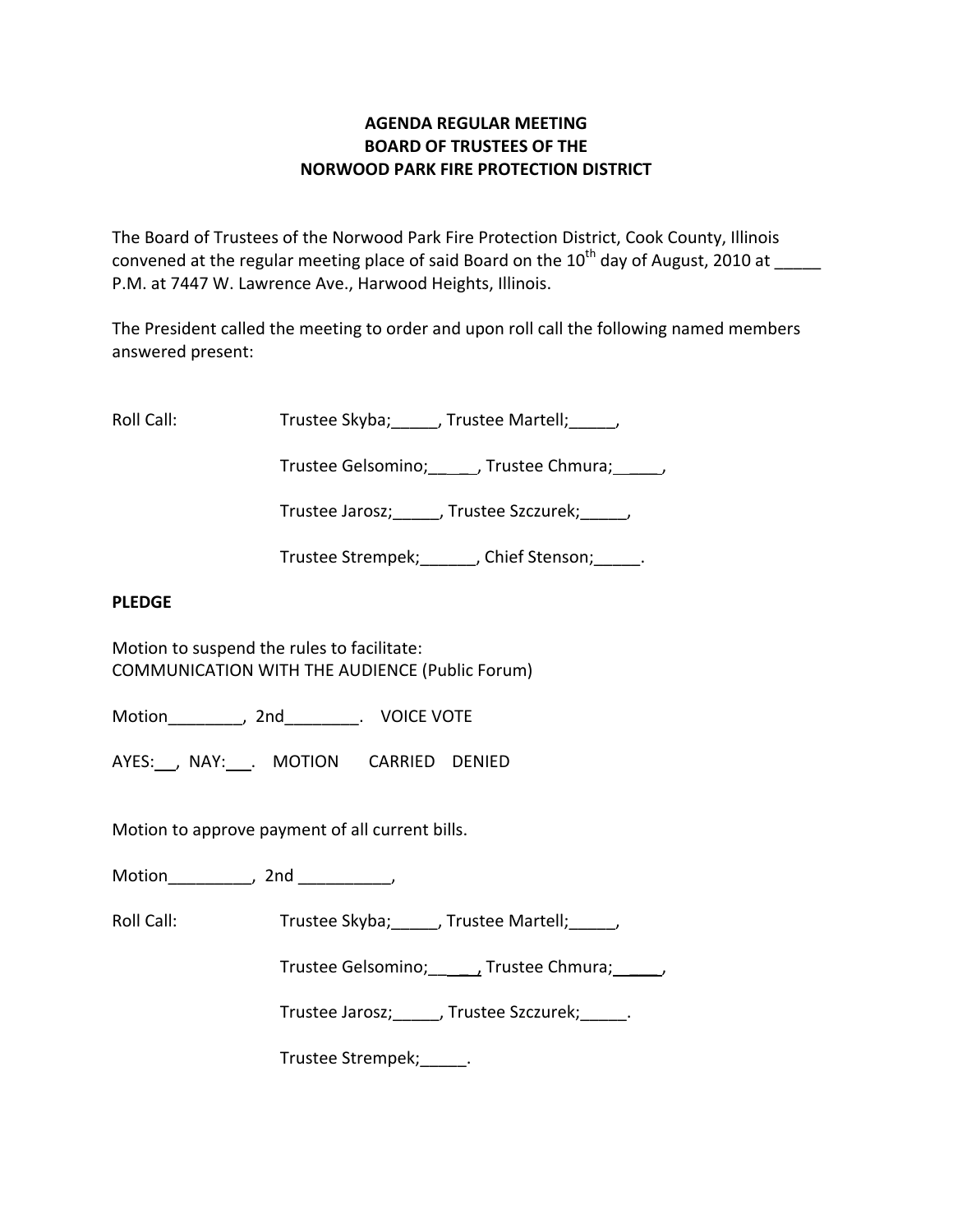Motion to approve the minutes of the Regular meeting held July  $13^{th}$ , 2010.

Motion\_\_\_\_\_\_\_\_\_, 2nd \_\_\_\_\_\_\_\_\_\_,

Roll Call: Trustee Skyba; Trustee Martell; Trustee Martell;

Trustee Gelsomino; \_\_\_\_\_\_, Trustee Chmura; \_\_\_\_\_,

Trustee Jarosz;\_\_\_\_\_, Trustee Szczurek;\_\_\_\_\_,

Trustee Strempek; [11]

## **TREASURER'S REPORT:**

Motion to approve the Treasurer's report as presented from the Financial Statement for July 2010.

Motion the contract of the contract of the contract of the contract of the contract of the contract of the contract of the contract of the contract of the contract of the contract of the contract of the contract of the con

Roll Call: Trustee Skyba; \_\_\_\_, Trustee Martell; \_\_\_\_\_,

Trustee Gelsomino; \_\_\_\_\_\_, Trustee Chmura; \_\_\_\_\_,

Trustee Jarosz;\_\_\_\_\_, Trustee Szczurek;\_\_\_\_\_,

Trustee Strempek;\_\_\_\_\_\_.

# **Chief's Report:**

Motion to accept the Chief's Report for July 2010 as presented.

Motion\_\_\_\_\_\_\_\_, 2nd \_\_\_\_\_\_\_\_, VOICE VOTE

AYES;\_\_\_\_\_\_, NAY\_\_\_\_\_\_. MOTION CARRIED DENIED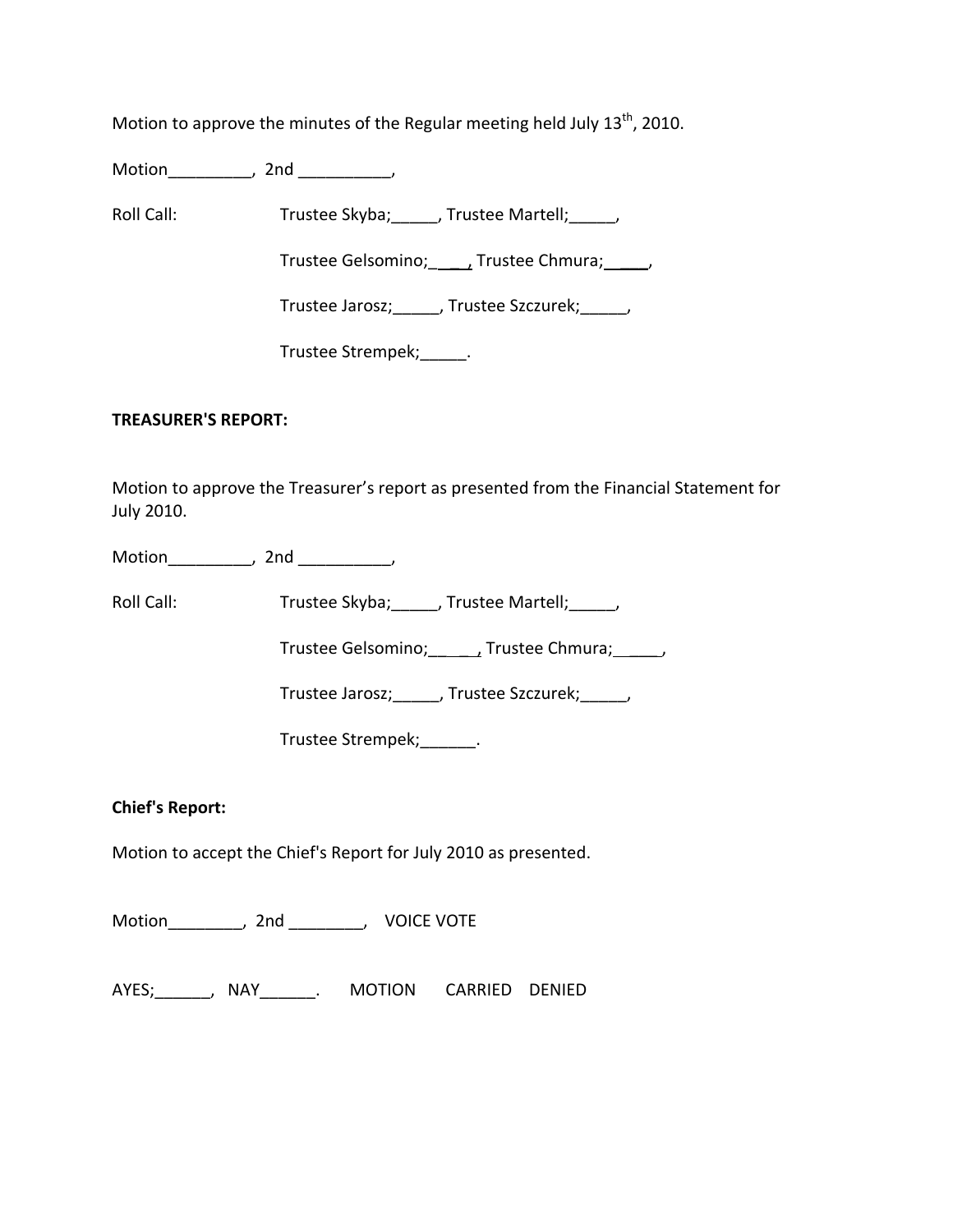**President's Report:**

#### **Committee Reports:**

Finance Committee‐ Chairman Trustee Chmura

Building and Equipment Committee‐ Chairman Trustee Gelsomino

Technology and PR Media Committee‐ Chairman Trustee Strempek

Policy Committee‐ Chairman Trustee Skyba

Pension Fund‐ Trustee Martell and Trustee Chmura

**Old Business:**

#### **New Business:**

Motion to adopt and approve Ordinance #10‐2, the Norwood Park Fire Protection District Budget and Appropriation for fiscal year 2010‐2011.

Motion\_\_\_\_\_\_\_\_\_, 2nd \_\_\_\_\_\_\_\_\_\_,

Roll Call: Trustee Skyba; Trustee Martell; Trustee Martell;

Trustee Gelsomino; \_\_\_\_\_\_, Trustee Chmura; \_\_\_\_\_,

Trustee Jarosz;\_\_\_\_\_, Trustee Szczurek;\_\_\_\_\_,

Trustee Strempek;\_\_\_\_\_.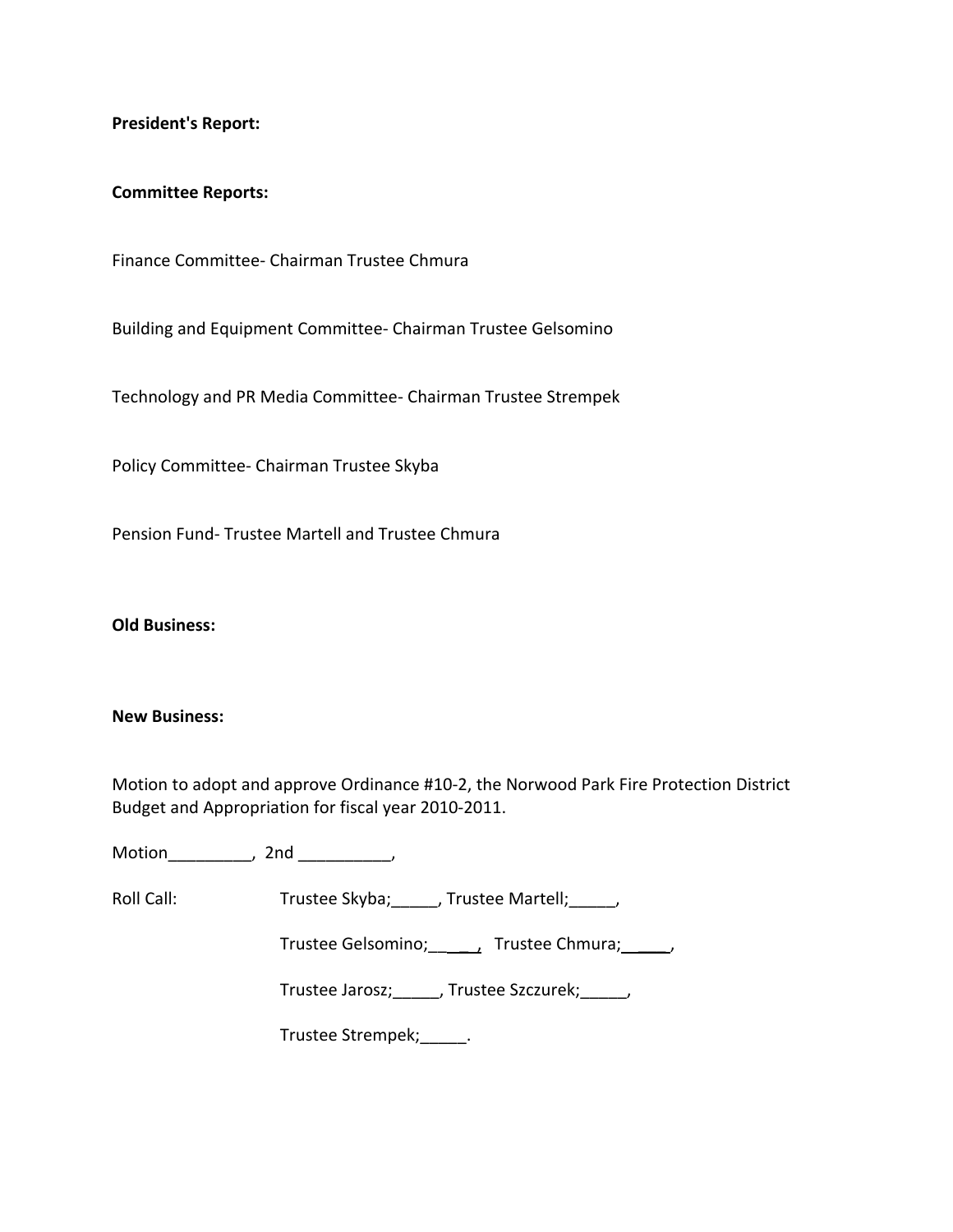Motion to purchase a 2010 Ford E450 Medtech PD168 custom ambulance from Foster Coach Sales at a cost of \$146,507.50. The vehicle is priced and built per the most recent Northwest Municipal contract specifications.

Motion the motion of the motion of the motion of the motion of the motion of the motion of the motion of the m<br>Second motion of the motion of the motion of the motion of the motion of the motion of the motion of the motio<br>

Roll Call: Trustee Skyba; Trustee Martell;

Trustee Gelsomino; \_\_\_\_\_, Trustee Chmura; \_\_\_\_\_,

Trustee Jarosz; Frustee Szczurek; Frustee Jarosz;

Trustee Strempek;\_\_\_\_\_.

Motion to purchase one (1) EZ Glide stair chair from Ferno at a cost of \$1,895.00.

Motion\_\_\_\_\_\_\_\_\_\_, 2nd \_\_\_\_\_\_\_\_\_,

Roll Call: Trustee Skyba; \_\_\_\_, Trustee Martell; \_\_\_\_,

Trustee Gelsomino; \_\_\_\_\_\_, Trustee Chmura; \_\_\_\_\_,

Trustee Jarosz; Justee Szczurek; Justee Szczurek;

Trustee Strempek;\_\_\_\_\_.

Motion to go into Closed Session to discuss personnel, the possible release of Closed Session Minutes and to approve the Closed Session Minutes from June  $8^{th}$ , 2010.

Motion\_\_\_\_\_\_\_\_\_, 2nd \_\_\_\_\_\_\_\_\_\_,

Roll Call: Trustee Skyba; J. Trustee Martell; Trustee Martell;

Trustee Gelsomino; frustee Chmura;  $\qquad$ ,

Trustee Jarosz;\_\_\_\_\_, Trustee Szczurek;\_\_\_\_\_,

Trustee Strempek;\_\_\_\_\_.

Went into Closed Session .